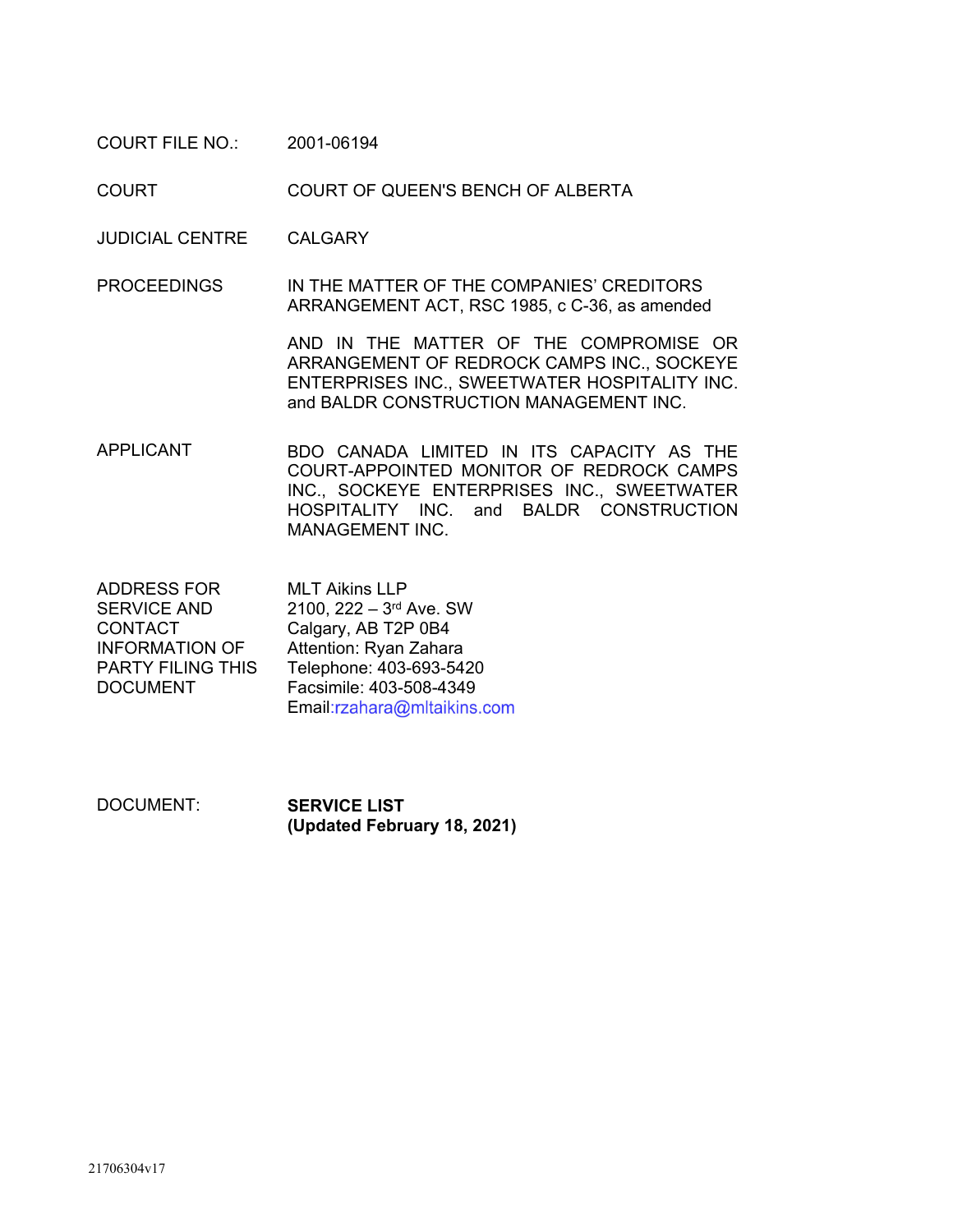|                              | <b>PARTY</b>                                  | <b>RELATIONSHIP</b>                   |
|------------------------------|-----------------------------------------------|---------------------------------------|
|                              | <b>Gowling WLG (Canada) LLP</b>               | <b>Counsel for Invico Diversified</b> |
|                              | 1600, 421 7 <sup>th</sup> Avenue SW           | Income L.P. and Invico Trade          |
| Calgary AB T2P 4K9           |                                               | Capital L.P.                          |
|                              |                                               |                                       |
| Phone:                       | <b>Attention: Tom Cumming</b><br>403-298-1938 |                                       |
| E-mail:                      | tom.cumming@gowlingwlg.com                    |                                       |
|                              |                                               |                                       |
|                              | <b>Attention: Caireen E. Hanert</b>           |                                       |
| Phone:                       | 403-298-1992                                  |                                       |
| E-mail:                      | caireen.hanert@gowlingwlg.com                 |                                       |
|                              |                                               |                                       |
|                              | Attention: C. Haddon Murray                   |                                       |
| Phone:<br>E-mail:            | 416-862-3604                                  |                                       |
|                              | haddon.murray@gowlingwlg.com                  |                                       |
|                              | <b>Attention: Heather Fisher</b>              |                                       |
| Phone:                       | 416-369-7202                                  |                                       |
| E-mail:                      | heather.fisher@gowlingwlg.com                 |                                       |
|                              |                                               |                                       |
|                              | <b>Attention: Alyssa Elms</b>                 |                                       |
| E-mail:                      | Alyssa.Elms@gowlingwlg.com                    |                                       |
|                              |                                               |                                       |
| <b>BDO Canada Limited</b>    |                                               | Monitor                               |
|                              | 110, 5800 - 2nd Street SW                     |                                       |
| Calgary AB T2H 0H2           |                                               |                                       |
|                              |                                               |                                       |
| <b>Attention: Marc Kelly</b> |                                               |                                       |
| Fax: Fax                     | 403-640-0591                                  |                                       |
|                              | Email: makelly@bdo.ca                         |                                       |
| <b>MLT Aikins</b>            |                                               | <b>Counsel to the Monitor</b>         |
|                              | 222 - 3rd Ave SW, Suite #2100                 |                                       |
| Calgary AB T2P 0B4           |                                               |                                       |
| Fax:                         | 403-508-4349                                  |                                       |
|                              |                                               |                                       |
| <b>Attention:</b>            | Ryan Zahara                                   |                                       |
| Email:                       | rzahara@mltaikins.com                         |                                       |
| <b>Attention:</b>            | <b>Catrina Webster</b>                        |                                       |
| Email:                       | cwebster@mltaikins.com                        |                                       |
|                              |                                               |                                       |
| <b>Attention:</b>            | <b>Kaitlin Ward</b>                           |                                       |
| Email:                       | kward@mltaikins.com                           |                                       |
|                              |                                               |                                       |
| <b>Attention:</b>            | <b>Joy Mutuku</b>                             |                                       |
| Email:                       | jmutuku@mltaikins.com                         |                                       |
|                              |                                               |                                       |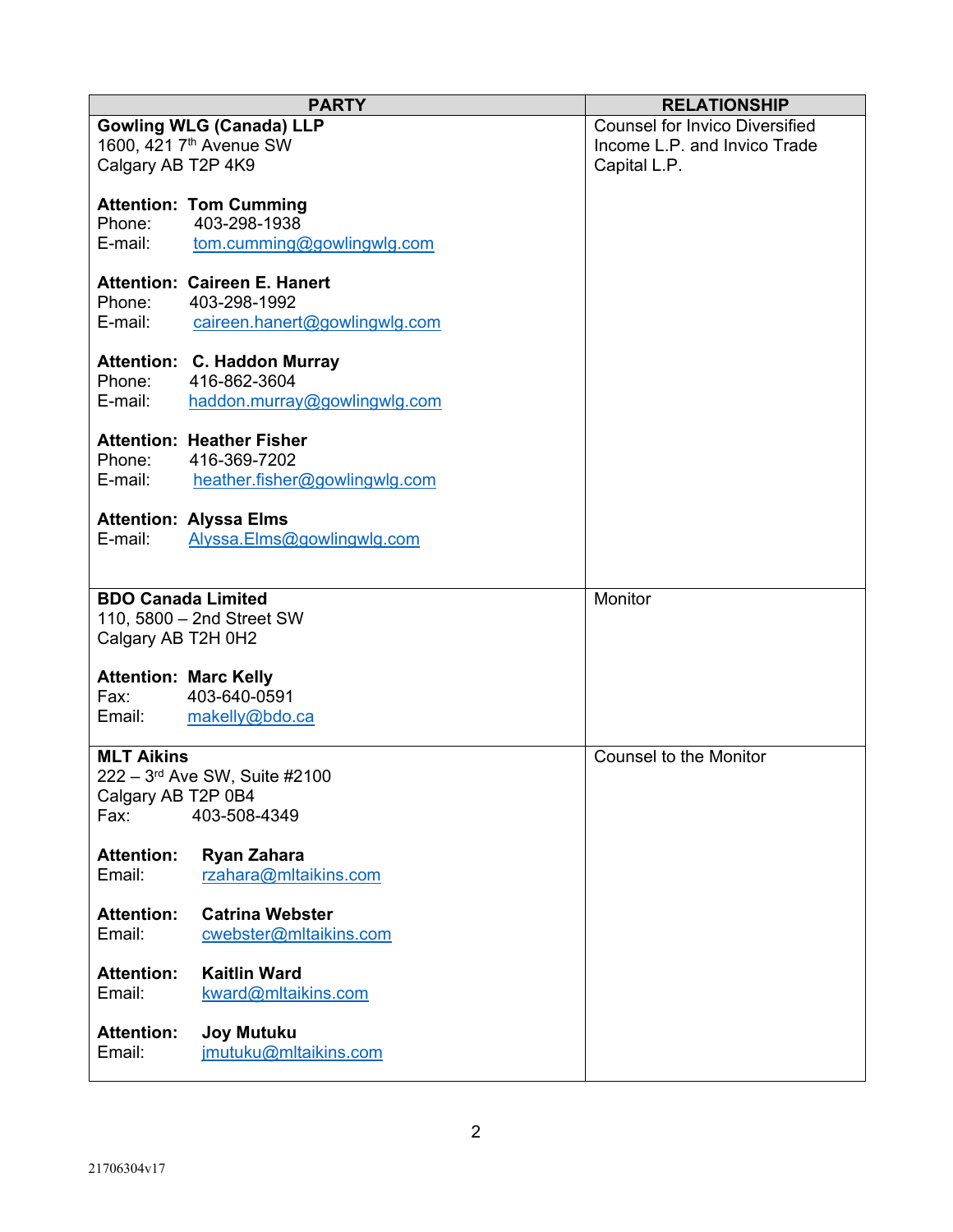| <b>PARTY</b>                                                | <b>RELATIONSHIP</b>                  |
|-------------------------------------------------------------|--------------------------------------|
| <b>Osler, Hoskin &amp; Harcourt LLP</b>                     | Counsel to Redrock Camps Inc.,       |
| 450 - 1st Street SW, Unit #2500                             | Sockeye Enterprises Inc.,            |
| Calgary AB T2P 5H1                                          | Sweetwater Hospitality Inc. and      |
|                                                             | <b>Baldr Construction Management</b> |
| <b>Attention: Randal Van de Mosselaer</b>                   | Inc.                                 |
| Fax: 403-260-7024                                           |                                      |
| Email: rvandemosselaer@osler.com                            |                                      |
|                                                             |                                      |
| <b>Department of Justice Canada</b>                         | <b>Counsel for Canada Revenue</b>    |
| Prairie Region                                              | Agency                               |
| 510, 606 - 4 Street SW                                      |                                      |
| Calgary, AB T2P 1T1                                         |                                      |
| <b>Department of Justice Canada</b>                         |                                      |
| Prairie Regional Office - Edmonton                          |                                      |
| 10423 101 Street                                            |                                      |
| 3rd Floor, Epcor Tower                                      |                                      |
| Edmonton, AB T5H 0E7                                        |                                      |
|                                                             |                                      |
| Phone: 780-495-2983                                         |                                      |
| Fax: 780-495-2964                                           |                                      |
| E-mail: alb.fc@justice.gc.ca                                |                                      |
|                                                             |                                      |
| <b>Bank of Montreal</b>                                     |                                      |
| 1505 Lonsdale Avenue                                        |                                      |
| North Vancouver, BC V7M 2J4                                 |                                      |
|                                                             |                                      |
| Email: CLTS.RegistryConfirmations@bmo.com                   |                                      |
|                                                             |                                      |
| <b>Bank of Montreal</b>                                     |                                      |
| $9th$ Floor, 350 - $7th$ Avenue S.W.<br>Calgary, AB T2P 3N9 |                                      |
|                                                             |                                      |
| <b>Attention: Sandy Hayer, Senior Manager</b>               |                                      |
| Phone: 403-503-7499                                         |                                      |
| E-mail: sandy.hayer@bmo.com                                 |                                      |
| CLST.RegistryConfirmations@bmo.com                          |                                      |
|                                                             |                                      |
|                                                             |                                      |
| <b>Calmont Leasing Ltd.</b>                                 |                                      |
| 14610 Yellowhead Trail                                      |                                      |
| Edmonton, AB T5L 3C5                                        |                                      |
| Fax: 780-451-5768                                           |                                      |
|                                                             |                                      |
| <b>Attention: Caitlin Schulte</b>                           |                                      |
| Caitlin.Schulte@calmont.ca<br>Email:                        |                                      |
|                                                             |                                      |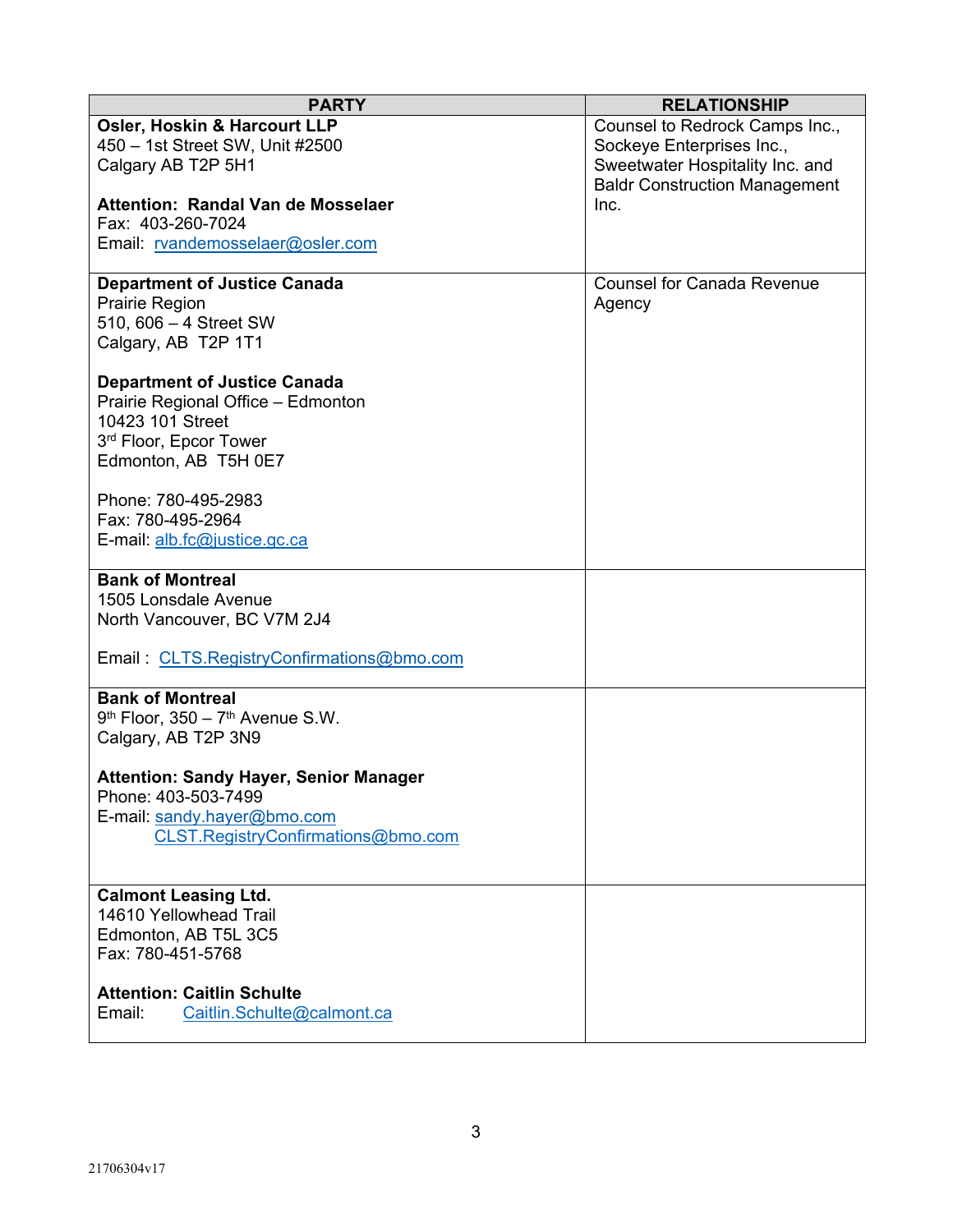| <b>PARTY</b>                                                                                                                                               | <b>RELATIONSHIP</b>                                            |
|------------------------------------------------------------------------------------------------------------------------------------------------------------|----------------------------------------------------------------|
| <b>Black Diamond Group</b><br><b>Black Diamond Limited Partnership</b><br>Suite 1000, 440 - 2 <sup>nd</sup> Ave SW<br>Calgary, AB T2P 5E9                  |                                                                |
| Email:<br>apcl@blackdiamondgroup.com                                                                                                                       |                                                                |
| <b>Attention: Melissa Stannard</b><br>403-718-0939<br>Phone:<br>E-mail:<br>mstannard@blackdiamondgroup.com                                                 | General Manager- Legal Black<br>Diamond Group                  |
| <b>Attention: Yvan Moquin</b><br>E-mail:<br>ymoguin@blackdiamondgroup.com                                                                                  |                                                                |
| <b>Caron &amp; Partners</b><br>Fifth Avenue Place - West Tower<br>2120, 237- 4 <sup>th</sup> Avenue S.W.<br>Calgary AB T2P 4K3<br>Fax: Fax<br>403-508-4349 |                                                                |
| <b>Attention:</b><br>R.J. Daniel Gilborn<br>Email:<br>dgilborn@caronpartners.com                                                                           | <b>Counsel for Black Diamond</b><br><b>Limited Partnership</b> |
| <b>Attention:</b><br><b>Judy Verrall</b><br>Email:<br>jverrall@caronpartners.com                                                                           |                                                                |
| <b>Attention:</b><br><b>Dean Hutchison</b><br>Email:<br>dhutchison@caronpartners.com                                                                       |                                                                |
| <b>Attention:</b><br><b>Lucinda Wong</b><br>Email:<br>wong@caronpartners.com                                                                               |                                                                |
| <b>G.N.S. Industrial Trailer Services Ltd.</b><br>11747 231 Street                                                                                         |                                                                |
| Edmonton, AB T5S 2C5                                                                                                                                       |                                                                |
| Email:<br>reception@gnstrailers.com                                                                                                                        |                                                                |
| G.N. Johnston Equipment Co. Ltd.<br>5990 Avebury Road<br>Mississauga, ON L5R 3R2                                                                           |                                                                |
| <b>Attention: Sherry Wright</b><br>liz.robertson@johnstoneequipment.com<br>Email:<br>Elton.nesturi@johnstonequipment.com                                   |                                                                |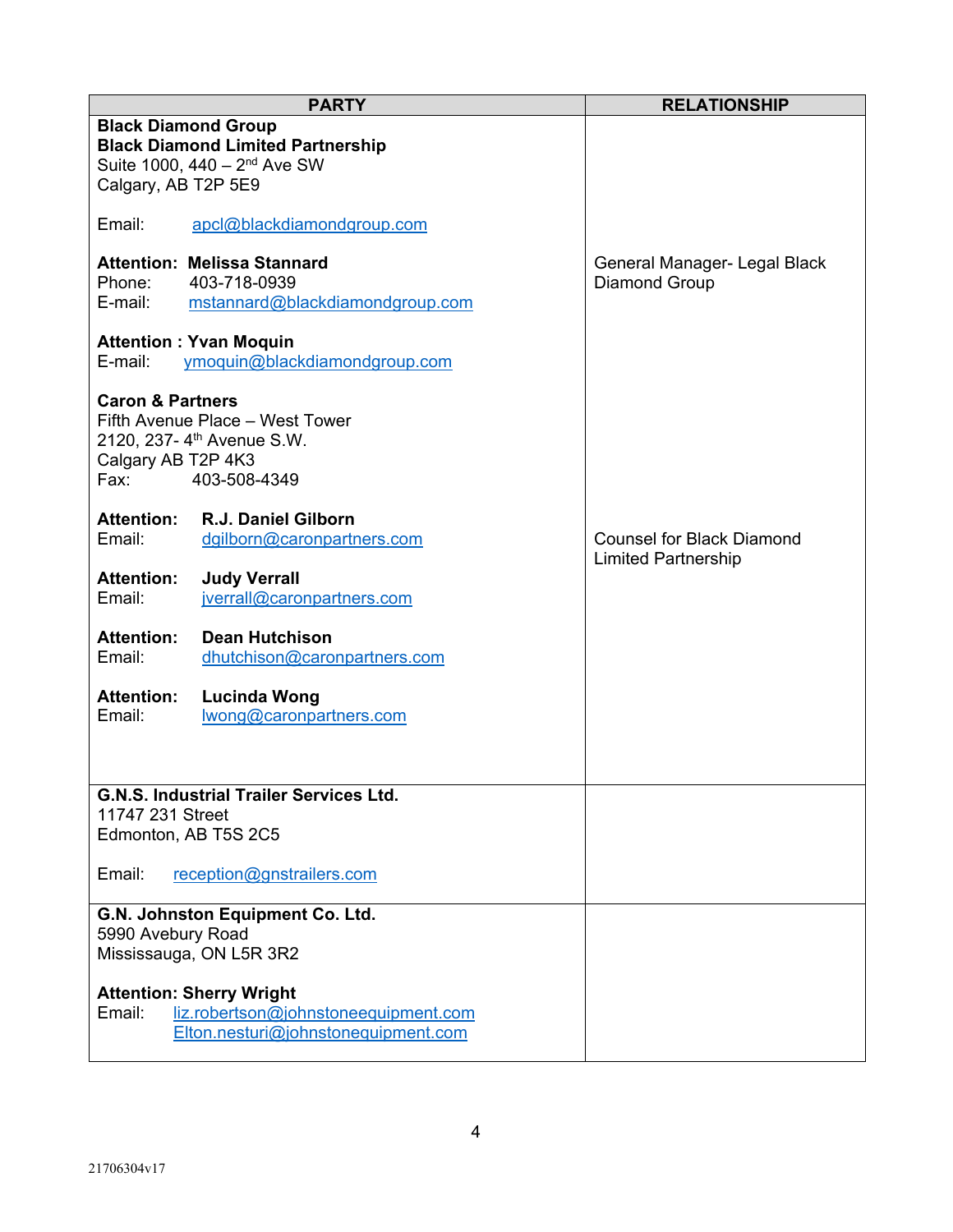| <b>PARTY</b>                                                | <b>RELATIONSHIP</b>                          |
|-------------------------------------------------------------|----------------------------------------------|
| <b>Redrock Camps Inc.</b>                                   |                                              |
| c/o Registered Office                                       |                                              |
| 302, 322 - 11 Avenue                                        |                                              |
| Calgary, Alberta                                            |                                              |
| <b>T2R 0C5</b>                                              |                                              |
|                                                             |                                              |
| Email: tferguson@redrockgroup.ca                            |                                              |
| <b>PACIFIC INSOLVENCY CENTRE / CRA</b>                      |                                              |
| <b>Surrey National Verification &amp; Collection Centre</b> |                                              |
| Canada Revenue Agency                                       |                                              |
| 9755 King George Boulevard                                  |                                              |
| Surrey, BC V3T 5E1                                          |                                              |
|                                                             |                                              |
| Fax: 1.866.219.0311                                         |                                              |
| <b>Bishop &amp; McKenzie LLP</b>                            | Counsel for $322 - 326$ 11 <sup>th</sup> Ave |
| #2200, 555- 4TH Ave. S.W.                                   | SW Inc. / Allied Properties                  |
| Calgary AB T2P 3E7                                          |                                              |
|                                                             |                                              |
| <b>Attention: Antony L. Dekens</b>                          |                                              |
| Fax: 403.263.3423                                           |                                              |
| Email: ADekens@bmllp.ca                                     |                                              |
|                                                             |                                              |
| <b>DLA Piper LLP</b>                                        | <b>Counsel for Terra Water Systems</b>       |
| 250 - 2nd Street SW, Unit #1000                             | Inc.                                         |
| Calgary AB T2P 0C1                                          |                                              |
| <b>Attention: Carole Hunter</b>                             |                                              |
| Fax: 403-697-6600                                           |                                              |
| Email: carole.hunter@dlapiper.com                           |                                              |
|                                                             |                                              |
| <b>Burnet Duckworth &amp; Palmer LLP</b>                    | Counsel for TL Ferguson Corp.                |
| 2400, 525-8th Avenue SW                                     | and Troy D. Ferguson                         |
| Calgary, Alberta                                            |                                              |
| T <sub>2</sub> P 1G1                                        |                                              |
| Attention:                                                  |                                              |
| <b>Ryan Algar</b><br>Email:<br>ralgar@bdplaw.com            |                                              |
|                                                             |                                              |
| Natasha Wood<br>Attention:                                  |                                              |
| Email:<br>nwood@bdplaw.com                                  |                                              |
|                                                             |                                              |
|                                                             |                                              |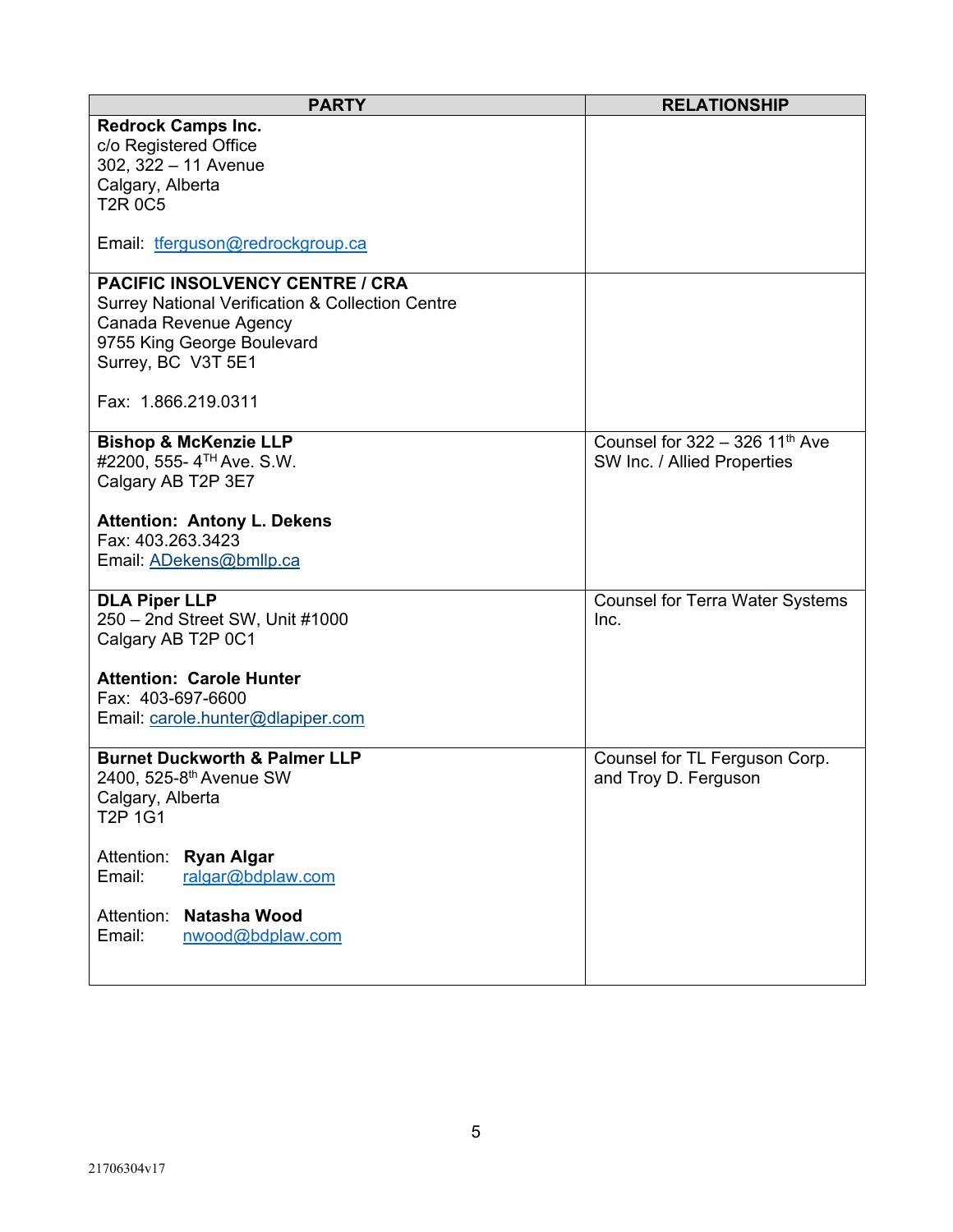| <b>PARTY</b>                                                  | <b>RELATIONSHIP</b>              |
|---------------------------------------------------------------|----------------------------------|
| <b>Malcolm Huycke</b><br>1919-10A Street SW                   |                                  |
| Calgary, Alberta                                              |                                  |
| <b>T2T 3K2</b>                                                |                                  |
|                                                               |                                  |
| Email: mmhuycke@gmail.com                                     |                                  |
| <b>TC Energy (TransCanada Pipelines Limited)</b>              | Purchase Order No.4500320641     |
| c/o Head Office                                               |                                  |
| $450 - 1$ <sup>st</sup> Street S.W.                           | Purchase Order No.4500326614     |
| Calgary, Alberta                                              |                                  |
| T <sub>2</sub> P <sub>5H1</sub>                               |                                  |
| <b>Attention: Bernie O'Dwyer</b>                              |                                  |
| <b>TransCanada Pipelines Limited</b>                          |                                  |
| <b>Accounts Payable Department</b>                            |                                  |
| PO Box 1000, Station M                                        |                                  |
| Calgary AB T2P 4K5<br>Email: ap invoices calgary@tcenergy.com |                                  |
| Email: Samantha campbell@tcenergy.com                         |                                  |
|                                                               |                                  |
| <b>Lesley Lee</b>                                             | Primary Attorney for TransCanada |
| $450 - 1$ <sup>st</sup> Street S.W.                           | <b>Pipelines Limited</b>         |
| Calgary, Alberta<br><b>T2P 5H1</b>                            |                                  |
| Email: lesley lee@tcenergy.com                                |                                  |
|                                                               |                                  |
| <b>Tricia Oshiro</b>                                          |                                  |
| $450 - 1$ <sup>st</sup> Street S.W.<br>Calgary, Alberta       |                                  |
| T <sub>2</sub> P <sub>5H1</sub>                               |                                  |
| Email: tricia oshiro@tcenergy.com                             |                                  |
|                                                               |                                  |
| <b>Hudson Bay Mining and Smelting Co., Limited</b>            |                                  |
| Email: <u>canbusannuals@nortonrosefulbright.com</u>           |                                  |
| <b>Kirk Litvenenko</b>                                        |                                  |
| Norton Rose Fulbright Canada LLP                              | Primary Attorney for Hudson Bay  |
| 400 3rd Avenue, Suite 3700                                    | Mining and Smelting Co., Limited |
| Calgary, Alberta<br>T22P 4H2                                  |                                  |
|                                                               |                                  |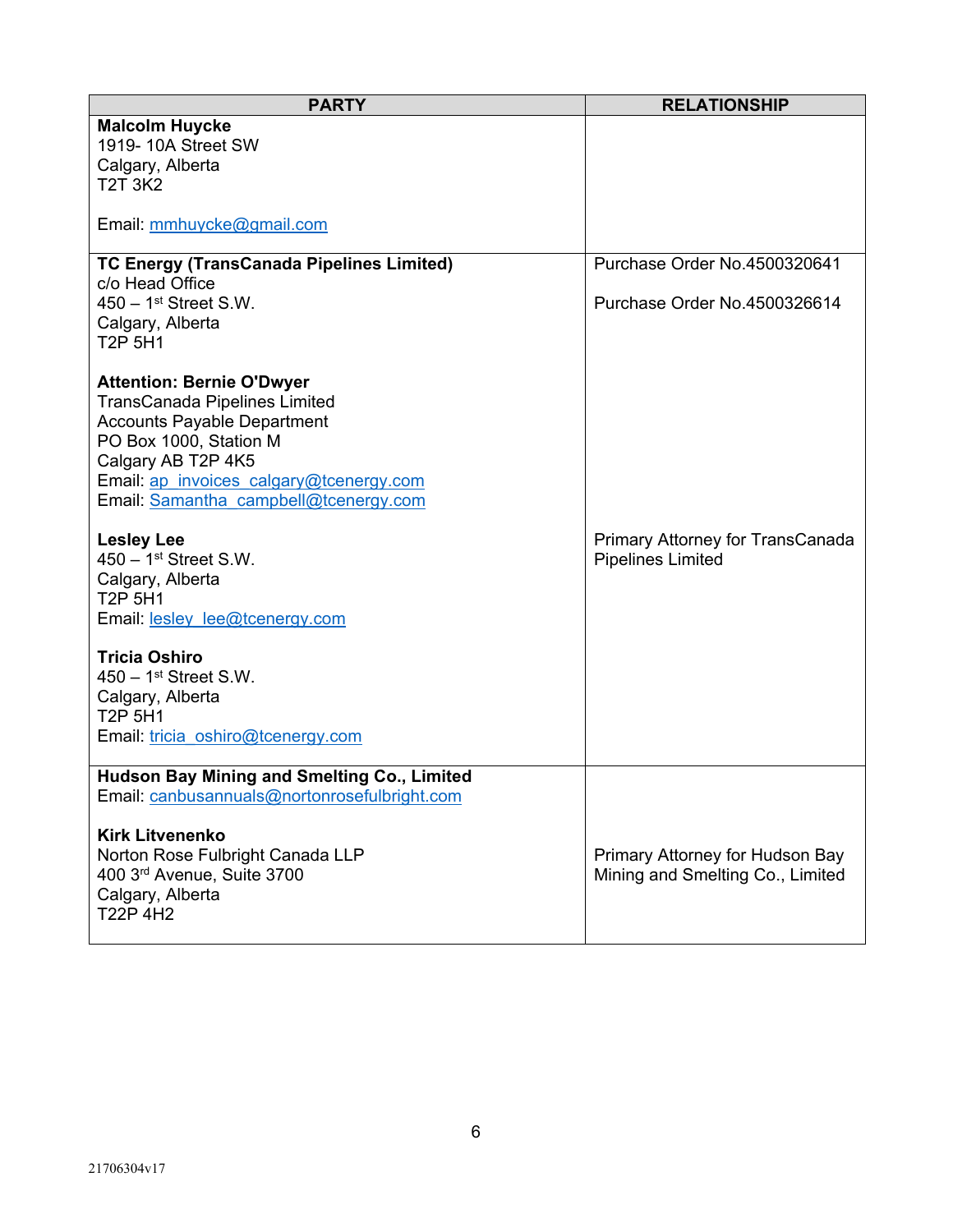| <b>PARTY</b>                                                                                                                 | <b>RELATIONSHIP</b>                    |
|------------------------------------------------------------------------------------------------------------------------------|----------------------------------------|
| <b>Nova Gas Transmission Ltd.</b>                                                                                            | <b>Services Agreement</b>              |
| c/o Registered Office                                                                                                        | No.4600008704                          |
| $450 - 1$ Street S.W.                                                                                                        |                                        |
| Calgary, Alberta                                                                                                             |                                        |
| <b>T2P 5H1</b>                                                                                                               |                                        |
| <b>Attention: Varinder Chaudhary</b><br>Email: vic chaudhary@transcanada.com<br>Telephone: 403.920.7790<br>Fax: 403.920.2200 |                                        |
| <b>Attention: Shayne Beattie</b>                                                                                             | Field Services and/or Small            |
| Telephone: 587.933.4131                                                                                                      | <b>Construction Services Agreement</b> |
| Email: shayne beattie@transcanada.com                                                                                        | No. CW2246793                          |
|                                                                                                                              |                                        |
| <b>NOVA Gas Transmission Ltd.</b>                                                                                            | Purchase Order No.4500286038           |
| <b>Accounts Payable Department</b>                                                                                           |                                        |
| PO Box 1000 Station M                                                                                                        | Purchase Order No. 4500286032          |
| Calgary Alberta Canada T2P 4K9<br>Email: ap invoices calgary@transcanada.com                                                 |                                        |
|                                                                                                                              |                                        |
| <b>NGTL Spruce Grove Stores</b>                                                                                              |                                        |
| 425 Diamond Avenue                                                                                                           |                                        |
| Spruce Grove AB T7X 3B3                                                                                                      |                                        |
|                                                                                                                              |                                        |
| <b>Buyer: Jade Low</b>                                                                                                       |                                        |
| E-mail: jade low@tcenergy.com                                                                                                |                                        |
| <b>Gordon Food Service</b>                                                                                                   |                                        |
| 2999 James Snow Parkway North                                                                                                |                                        |
| Milton, Ontario                                                                                                              |                                        |
| <b>L9T 5G4</b>                                                                                                               |                                        |
|                                                                                                                              |                                        |
| <b>Attention: Jennifer Heeringa</b>                                                                                          |                                        |
| Email: jennifer.heeringa@gfs.com                                                                                             |                                        |
|                                                                                                                              |                                        |
| <b>Attention: Joel White</b>                                                                                                 |                                        |
| Email: joel.white@gfs.com                                                                                                    |                                        |
| <b>Attention: Dian Wenzel</b>                                                                                                |                                        |
| Email: dian.wenzel@gfs.com                                                                                                   |                                        |
|                                                                                                                              |                                        |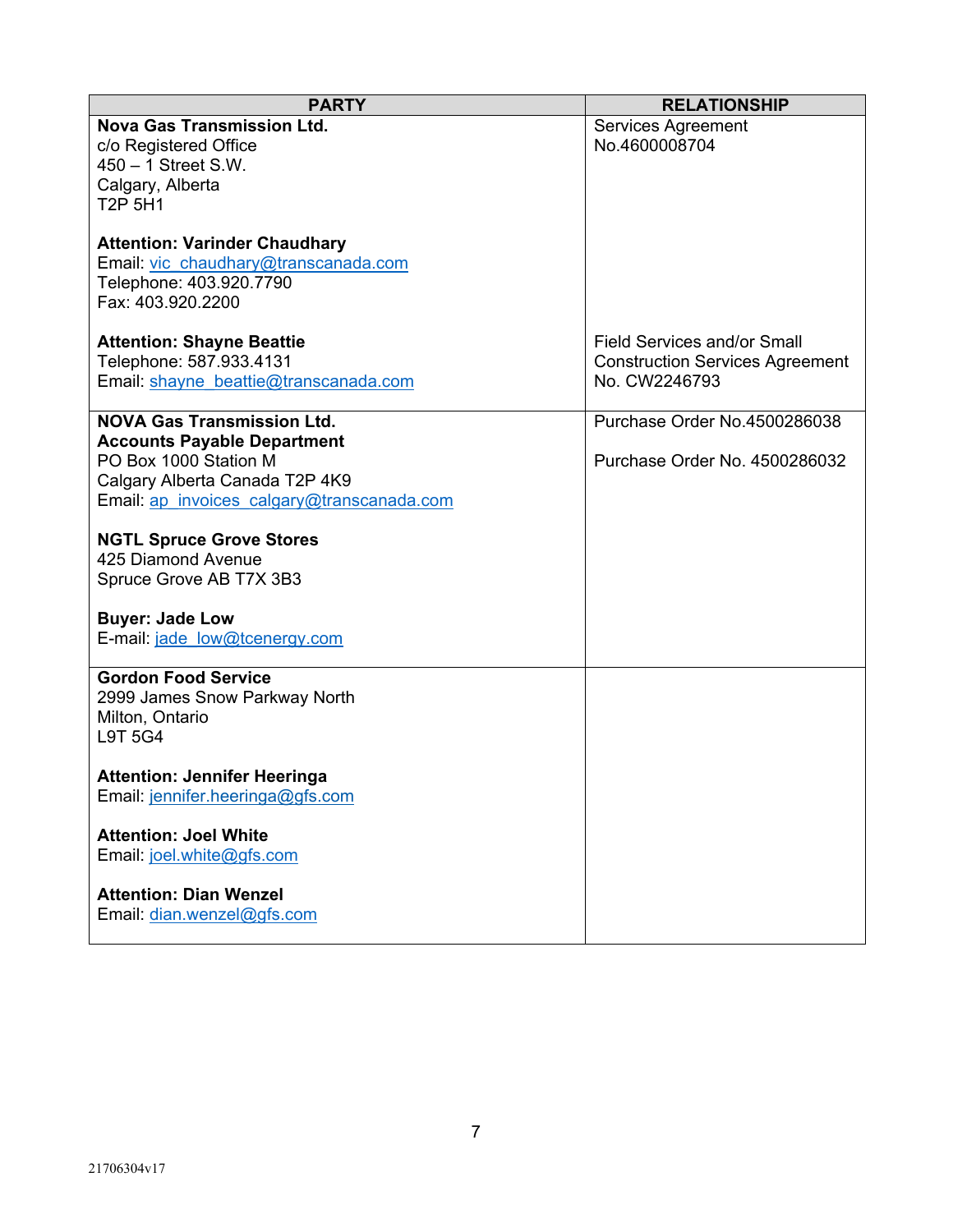| <b>PARTY</b>                                                                                                                                                                                                                                                                                                                                                                                    | <b>RELATIONSHIP</b>                             |
|-------------------------------------------------------------------------------------------------------------------------------------------------------------------------------------------------------------------------------------------------------------------------------------------------------------------------------------------------------------------------------------------------|-------------------------------------------------|
| <b>Black Diamond Limited Partnership</b><br>21420, 113 Avenue<br>Edmonton AB T5S 2B3                                                                                                                                                                                                                                                                                                            | Service Order #SO-18-001                        |
| <b>Operational Contact</b><br><b>Attention: Rob Wilson</b><br>Telephone: 780.733.4567<br>Cell: 780.717.2795<br>Fax: 780.447.2065<br>Email: rwilson@blackdiamondgroup.com<br><b>SOW Quality Assurance Contact</b><br><b>Attention: Rob Wilson</b><br>Telephone: 780.733.4567<br>Cell: 780.717.2795<br>Fax: 780.447.2065<br>Email: rwilson@blackdiamondgroup.com<br><b>Administrative Contact</b> |                                                 |
| <b>Attention: Jessie Ledoux</b><br>Telephone: 403.206.3243<br>Cell: 587.998.7068<br>Fax. 780.447.2065<br>Email: jledoux@blackdiamondgroup.com                                                                                                                                                                                                                                                   |                                                 |
| <b>Black Diamond Limited Partnership by way of its general</b><br>partner Black Diamond Group Inc.<br>440 2nd Ave SW<br>Calgary AB T2P 5E9                                                                                                                                                                                                                                                      | <b>Catering Services Agreement</b><br>SO#18-009 |
| <b>Attention: Mike Ridley</b><br>Fax: 403.264.9281<br>Email: mridley@blackdiamondgroup.com                                                                                                                                                                                                                                                                                                      |                                                 |
| <b>Copy: Legal Department</b><br>Fax: 1.403.237.6421                                                                                                                                                                                                                                                                                                                                            |                                                 |
| Penn West Petroleum & Farm Kitchens Inc.<br>Erikson National Energy Inc.<br>1900, 717-7th Avenue SW<br>Calgary, Alberta<br>T2P 0Z3                                                                                                                                                                                                                                                              | <b>Master Services Agreement</b>                |
| <b>Hudson Bay Mining and Smelting Co. Limited</b><br>#1 Company Road PO Box 1500<br>Flin Flon Manitoba<br>Canada R6A 1N9                                                                                                                                                                                                                                                                        | Service/Rental Requisition<br>Number 39796      |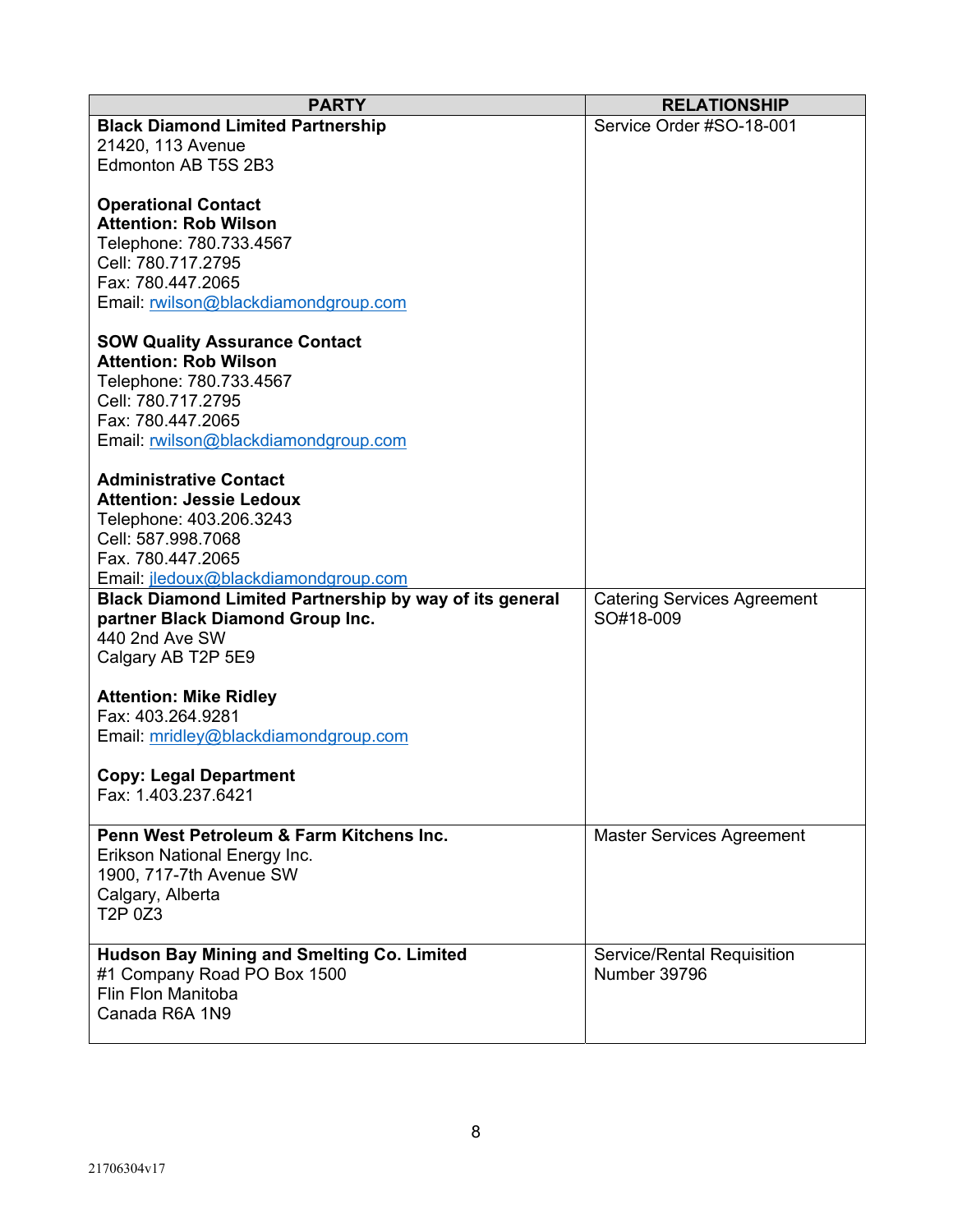| <b>PARTY</b>                                                      | <b>RELATIONSHIP</b>             |
|-------------------------------------------------------------------|---------------------------------|
| Her Majesty the Queen in Right of Alberta                         | <b>Contract Number 21LFD014</b> |
| <b>Alberta Agriculture and Forestry</b>                           |                                 |
| Lac La Biche Forest Area                                          | <b>Contract Number 21LFD015</b> |
| <b>Box 450</b>                                                    |                                 |
| Lac La Biche, Alberta T0A 2C0                                     | <b>Contract Number 21LFD016</b> |
|                                                                   |                                 |
| <b>Attention: Derek Gough</b><br>Email: aep.finance-llb@gov.ab.ca |                                 |
| Phone: 780.623.5388                                               |                                 |
|                                                                   |                                 |
| <b>Attention: Natasha Sutherland</b>                              |                                 |
| Email:<br>Natasha.Sutherland@gov.ab.ca                            |                                 |
|                                                                   |                                 |
| Her Majesty the Queen in Right of Alberta                         | Contract Number 21HFD710        |
| <b>Alberta Agriculture and Forestry</b>                           |                                 |
| <b>High Level Forest Area</b>                                     | Contract Number 21HFD719        |
| <b>Box 900</b>                                                    |                                 |
| High Level, Alberta T0H 1Z0                                       |                                 |
| <b>Attention: Alanna Carlson</b>                                  |                                 |
| Fax: 780.926.5433                                                 |                                 |
|                                                                   |                                 |
| <b>Attention: Natasha Sutherland</b>                              |                                 |
| Natasha.Sutherland@gov.ab.ca<br>Email:                            |                                 |
|                                                                   |                                 |
| Her Majesty the Queen in Right of Alberta                         | Contract Number 21HFD800        |
| <b>Alberta Agriculture and Forestry</b>                           |                                 |
| <b>High Level Forest Area</b>                                     |                                 |
| <b>Box 900</b>                                                    |                                 |
| High Level, Alberta T0H 1Z0                                       |                                 |
| <b>Attention: Contract Management</b>                             |                                 |
| Email: aep.finance-hlvl@gov.ab.ca                                 |                                 |
| Fax: 780.926.4224                                                 |                                 |
|                                                                   |                                 |
| <b>Attention: Natasha Sutherland</b>                              |                                 |
| Natasha.Sutherland@gov.ab.ca<br>Email:                            |                                 |
|                                                                   |                                 |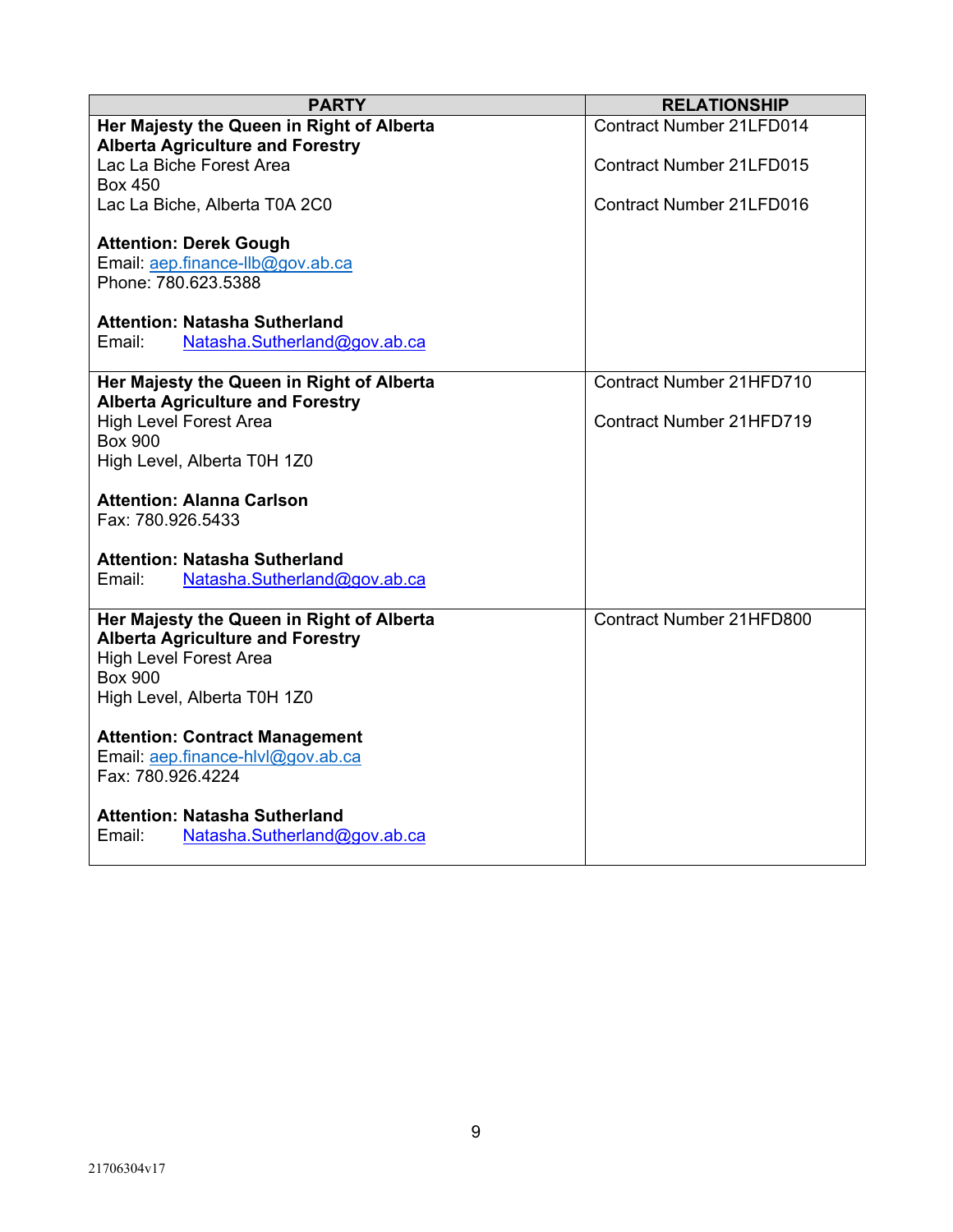| <b>PARTY</b>                              | <b>RELATIONSHIP</b>             |
|-------------------------------------------|---------------------------------|
| Her Majesty the Queen in Right of Alberta | <b>Contract Number 21MFD002</b> |
| <b>Alberta Agriculture and Forestry</b>   |                                 |
| Fort McMurray Forest Area                 | <b>Contract Number 21MFD003</b> |
| Box 300, 9915 Franklin Avenue 5th Floor   |                                 |
| Fort McMurray, Alberta T9H 2K4            |                                 |
|                                           |                                 |
| <b>Attention: Philip Haggis</b>           |                                 |
| Email: aep.finance-fmm@gov.ab.ca          |                                 |
| Phone: 780.742.7339                       |                                 |
|                                           |                                 |
| <b>Attention: Natasha Sutherland</b>      |                                 |
| Natasha.Sutherland@gov.ab.ca<br>Email:    |                                 |
|                                           |                                 |
| Her Majesty the Queen in Right of Alberta | <b>Contract Number 21SFD253</b> |
| <b>Alberta Agriculture and Forestry</b>   |                                 |
| <b>Box 390</b>                            |                                 |
| Slave Lake, Alberta T0G 2A3               |                                 |
|                                           |                                 |
| <b>Attention: Brent Perih</b>             |                                 |
| Fax: 780.849.7122                         |                                 |
|                                           |                                 |
| <b>Attention: Natasha Sutherland</b>      |                                 |
| Email:<br>Natasha.Sutherland@gov.ab.ca    |                                 |
| Her Majesty the Queen in Right of Alberta | <b>Contract Number 21CFD611</b> |
| <b>Alberta Agriculture and Forestry</b>   |                                 |
| 8660 Bearspaw Dam Rd NW                   |                                 |
| Calgary, AB T3L 1S4                       |                                 |
|                                           |                                 |
| <b>Attention: Marc Gamache</b>            |                                 |
| Fax: 403.297.8803                         |                                 |
|                                           |                                 |
| <b>Attention: Natasha Sutherland</b>      |                                 |
| Email:<br>Natasha.Sutherland@gov.ab.ca    |                                 |
|                                           |                                 |
| Her Majesty the Queen in Right of Alberta | <b>Contract Number 21RFD009</b> |
| <b>Alberta Agriculture and Forestry</b>   |                                 |
| Rocky Forest Area                         | <b>Contract Number 21RFD010</b> |
| PO Box 1720                               |                                 |
| Rocky Mountain House, AB T4T 1B3          |                                 |
|                                           |                                 |
| <b>Attention: Wayne Werstiuk</b>          |                                 |
| Email: aep.finance-rmh@gov.ab.ca          |                                 |
| Phone: 403.845.8272                       |                                 |
|                                           |                                 |
| <b>Attention: Natasha Sutherland</b>      |                                 |
| Natasha.Sutherland@gov.ab.ca<br>Email:    |                                 |
|                                           |                                 |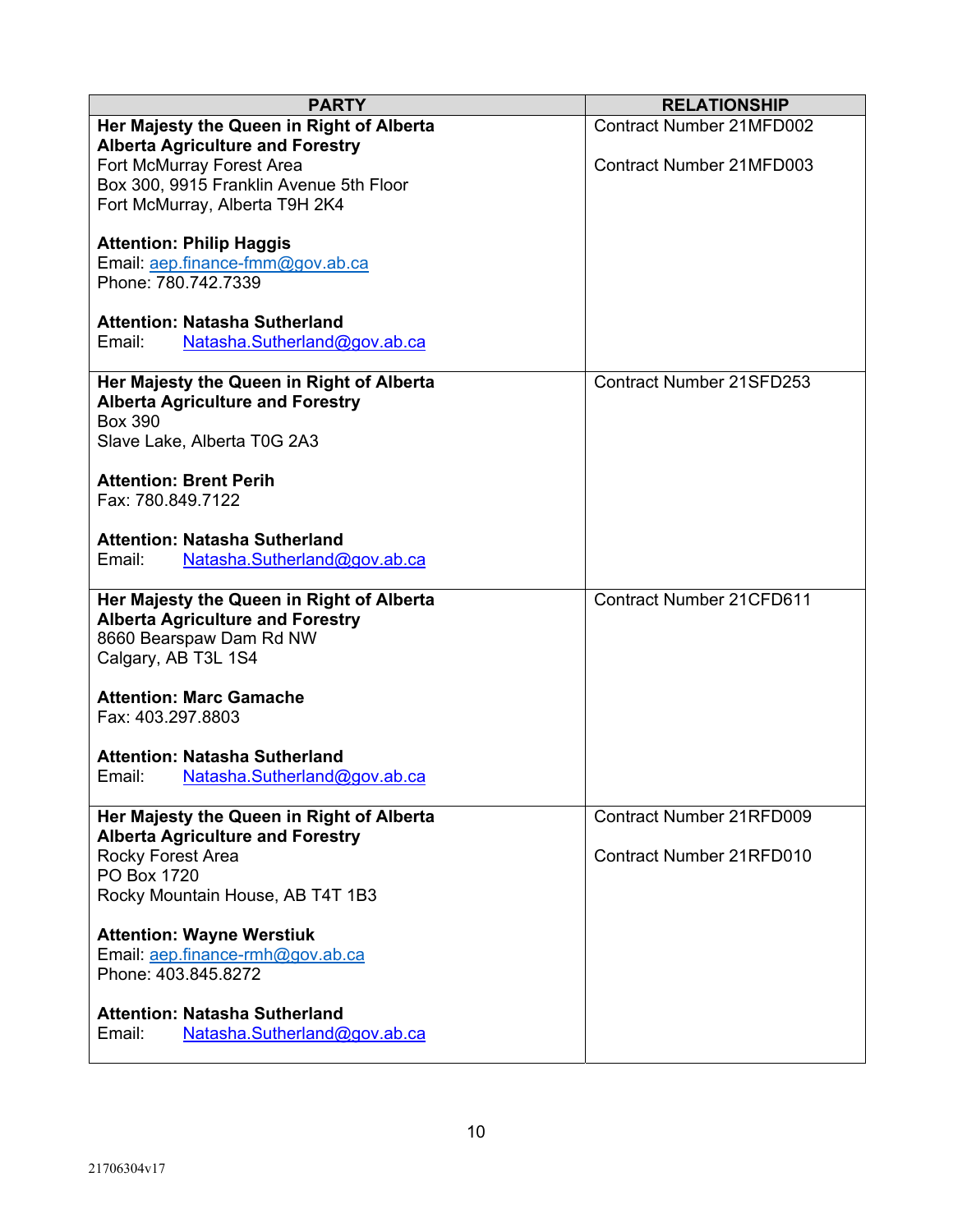| <b>PARTY</b>                                                                                                                                                                                                   | <b>RELATIONSHIP</b>                          |
|----------------------------------------------------------------------------------------------------------------------------------------------------------------------------------------------------------------|----------------------------------------------|
| <b>Malbeck Corp</b><br><b>Contact name: Malcolm Huycke</b><br>1919 10A Street SW, Calgary AB, T2T 3K2<br>403-228-4456<br>Email: mmhuycke@gmail.com                                                             | <b>Temp Land Use Agreement</b>               |
| Black Diamond Camps, Div of<br>440 2 Ave SW Suite 1000<br>Calgary, AB, T2P 5E9 Canada<br>(403) 206-4747<br><b>Attention: Chris Rowe</b><br>crowe@boxxmodular.com                                               | <b>Rental Agreement</b>                      |
| Canfor<br>9401 - 108 Street, Postal Bag 100, Grand Prairie, AB, T8V<br>3A <sub>3</sub><br>Phone: 780-538-7749<br>Fax: 780-538-7800<br><b>Attention: Jordanna Lorencz</b><br>Email: Jordanna.lorencz@canfor.com | RUA 180030                                   |
| Peyto Exploration & Development Corp.<br>Suite 300, 600 3rd Ave SW<br>Calgary AB, T2P 0G5<br>Email: thirdpartyrequests@peyto.com                                                                               | S1142<br><b>RUA 11S15</b>                    |
| <b>Weyerhaeuser Company Limited</b><br>Suite 440-1140 West Pender Street<br>Vancouver, BC V6E 4G1<br>Email: Pembina.roadandland@weyerhaeuser.com                                                               | <b>Master Agreement</b><br><b>Master RUA</b> |
| <b>GFS</b><br>290212 Township Road 261<br>Rocky View County, AB T4A 0V6<br>Email: cgy-info@gfs.ca                                                                                                              | <b>Distribution Agreement</b>                |
| <b>Attention: Jennifer Heeringa</b><br>Email: Jennifer.heeringa@gfs.com                                                                                                                                        |                                              |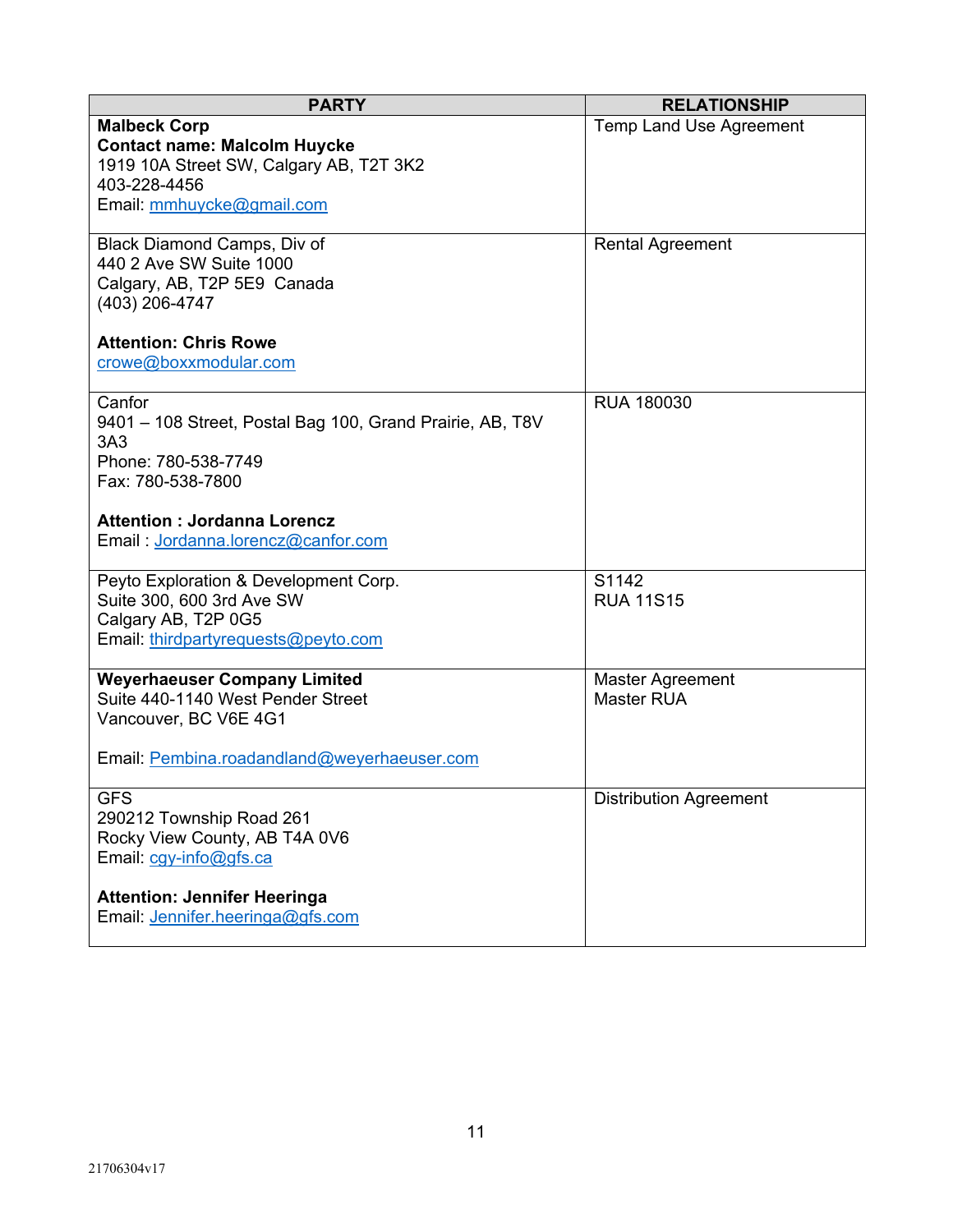| <b>PARTY</b>                                                  | <b>RELATIONSHIP</b>                         |
|---------------------------------------------------------------|---------------------------------------------|
| <b>Vivienne M Ball</b>                                        | TFA-183792                                  |
| <b>Barrister and Solicitor</b>                                |                                             |
| Environmental Law Team, Legal Services Division               | TFA-185042                                  |
| <b>Justice and Solicitor General</b><br>Government of Alberta |                                             |
| 8th Floor, Oxbridge Place                                     | Department Miscellaneous Lease<br>No.190091 |
| 9826 - 106 Street                                             |                                             |
| Edmonton, AB T5K 2J6                                          | Department Miscellaneous Lease              |
| Email: Vivienne.ball@gov.ab.ca                                | No.190097                                   |
|                                                               |                                             |
| <b>Black Diamond Limited Partnership</b>                      | <b>Equipment Lease</b>                      |
| 1000-440 2 <sup>nd</sup> Avenue SW                            | 38 & 39 Person Dorm Rental                  |
| Calgary Alberta T2P 5E9                                       |                                             |
|                                                               | Equipment Rental<br>Lease                   |
| <b>Attention: Mike Ridley</b>                                 | Project/Quote Number CAB00043               |
| Email: mridley@blackdiamondgroup.com                          | Rental and Services Contract No.            |
|                                                               | ES-118935                                   |
|                                                               |                                             |
|                                                               | Equipment Lease dated March 11,             |
|                                                               | 2019                                        |
|                                                               |                                             |
|                                                               | 38 Person Dorm Rental                       |
|                                                               | Project/Quote Number CAB00034               |
| G.N.S. Industrial Trailer Services Ltd.                       | Equipment Lease Number 1576-                |
| 10819 184 St                                                  | 2018JS                                      |
| Edmonton Alberta T5S 2T2                                      |                                             |
|                                                               | Equipment Lease Number 1605-                |
| <b>Attention : Josh Skoreyko</b>                              | 2019JS                                      |
|                                                               |                                             |
| LodgeLink Inc.                                                | Supplier Master Contract No. LL-            |
| Suite 1000, 440 2 <sup>nd</sup> Avenue SW                     | 16-107                                      |
| Calgary, Alberta T2P 5E9                                      |                                             |
| <b>Attention: Carla Jones</b>                                 |                                             |
|                                                               |                                             |
| <b>Terra Water Systems</b>                                    | <b>Equipment Rental Contract</b>            |
| 4208 118 Avenue SE                                            |                                             |
| Calgary Alberta T2Z 4A4                                       | Equipment Rental Contract No. R-            |
|                                                               | 18-005                                      |
| <b>Attention: Ross McTavish</b>                               |                                             |
|                                                               |                                             |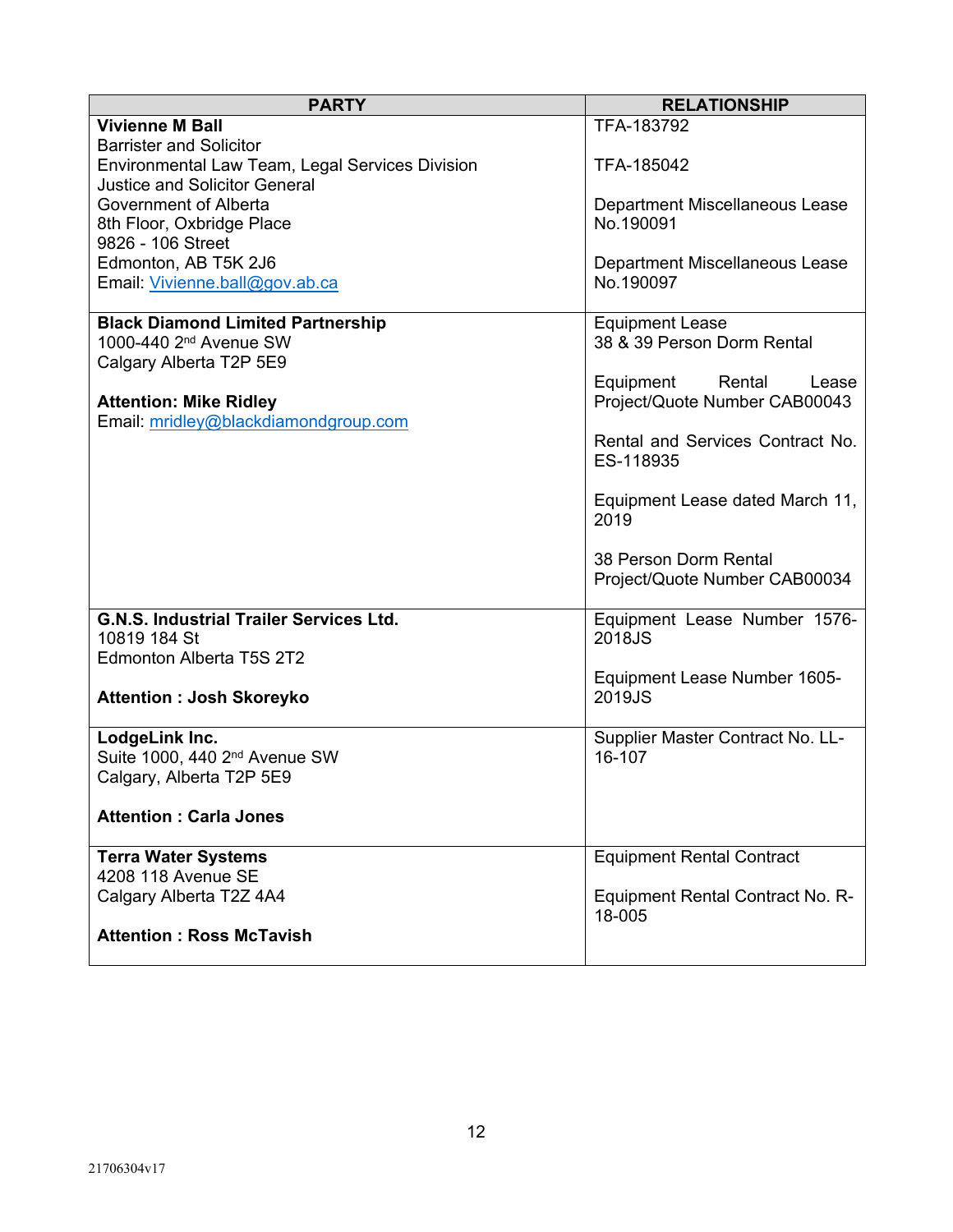| <b>PARTY</b>                                                                      | <b>RELATIONSHIP</b>                               |
|-----------------------------------------------------------------------------------|---------------------------------------------------|
| <b>Calmont Leasing Ltd.</b><br>14610 Yellowhead Trail<br>Edmonton Alberta T5L 3C5 | Lease Agreement Contract No.<br>C13461            |
| <b>Attention: Account Manager</b><br>Fax#: 780.451.5768                           | Lease Agreement Contract No.<br>C19531            |
|                                                                                   | Lease Agreement Contract No.<br>C19615            |
|                                                                                   | Lease Agreement Contract No.<br>C20448            |
| Shred it, c/o Stericycle ULC                                                      | Service Agreement Customer                        |
| PO Box 15781, Station A                                                           | Number: 11319529                                  |
| <b>Toronto Ontario M5W 1C1</b>                                                    |                                                   |
| <b>Attention: Account Manager</b>                                                 |                                                   |
| Epcor Utilities Inc.                                                              | Service Agreement for Account                     |
| 2000 10423 101 Street NW                                                          | Number: 27357714                                  |
| Edmonton Alberta T5H 0E8                                                          |                                                   |
| <b>Attention: Account Manager</b>                                                 |                                                   |
| Direct Energy LP                                                                  | Service Agreement for Account                     |
| PO Box 1515                                                                       | Number: 760500049738                              |
| Calgary Alberta T2P 4K2                                                           |                                                   |
| <b>Attention: Account Manager</b>                                                 |                                                   |
| <b>Canadian Linen and Uniform</b>                                                 | Service Agreement for Customer                    |
| Box 51045, RPO Tyndall                                                            | Number 500003864 for services at                  |
| Winnipeg, Manitoba R2X 3C6                                                        | 16, 12808 170 Street, Edmonton<br>Alberta T5V 0A6 |
| <b>Attention: Bruce Carter</b>                                                    |                                                   |
| <b>Workers' Compensation Board - Alberta</b>                                      |                                                   |
| 9912 107 Street NW                                                                |                                                   |
| Edmonton, AB T5K 1G5                                                              |                                                   |
| <b>Attention: Manoj Gupta</b><br>Email: manoj.gupta@wcb.ab.ca                     |                                                   |